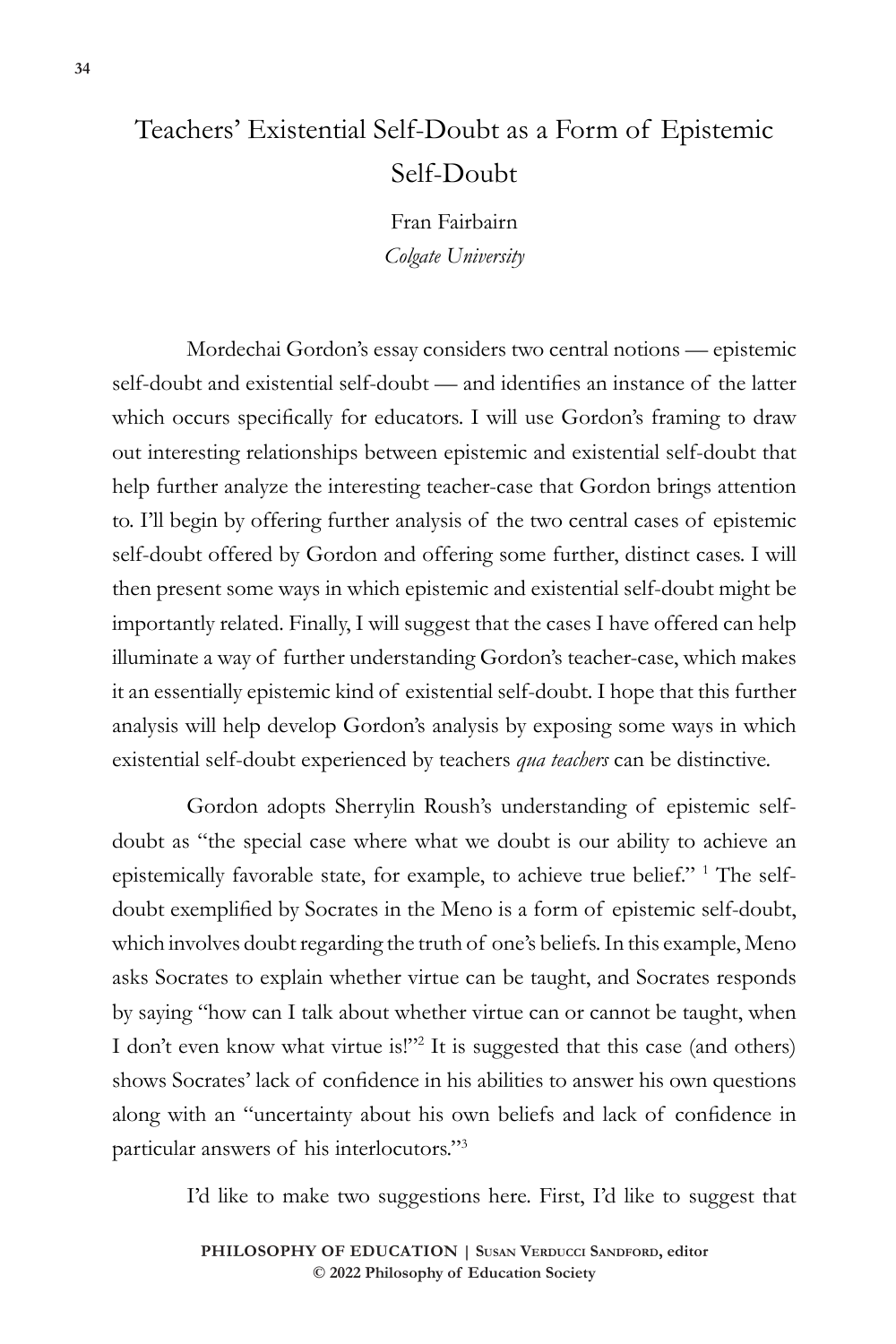doubting one's ability to answer one's own questions is interestingly distinct from doubting the truth of one's beliefs. The core of the Socrates case appears to be an assumption about what the appropriate order of explanation is for answering certain questions. In the case of virtue, it is necessary to work out what it is before one can work out how to instill it. For sure, Socrates is skeptical of his ability to answer these questions, but that kind of doubt seems distinct from a lack of confidence in the truth of one's beliefs. For example, one might exhibit the latter without there being any relevant question-asking context. This might seem like a trivial difference, but I'd suggest that, in contrast with doubt regarding the truth of one's beliefs, a lack of confidence in one's ability to answer *one's own* questions is deeply existential. Being able to answer questions one poses for oneself, especially in Socrates' case, looks deeply related to a concern about one's own central projects and one's sense of oneself. Hence, the epistemic self-doubt exemplified in this case might be considered a case where epistemic self-doubt is intertwined with existential self-doubt. Second, I'd like to suggest some other cases which isolate epistemic self-doubt involving doubt in the truth of one's beliefs. Epistemic self-doubt seems to me central to cases of testimonial injustice, in which one is led to doubt the credibility of their own testimony because others systematically regard that testimony as uncredible. In cases where the doubt of others results from subordinating stereotypes, the resulting epistemic self-doubt might be both wrongful and unjust.

In comparison with the Socrates example, Gordon presents the skepticism exemplified by Descartes in the meditations as a separate variety of epistemic self-doubt in which one doubts not one's individual beliefs but one's epistemic *faculties* themselves. The operative feature is that Descartes seeks to tear down *all* of his beliefs, even the most fundamental of them, because of his general epistemic uncertainty. However, this seems to me more naturally described as an extreme version of doubt regarding individual beliefs. Descartes still doubts his individual beliefs, it's just that he is doubting all of them. Again, this is not to say that this variety of self-doubt doesn't exist at all. Here's an example I think illustrates it quite well: take a case of gaslighting, perhaps the now-classic example of Marge Sherwood in the talented Mr. Ripley.<sup>4</sup> In this case, Marge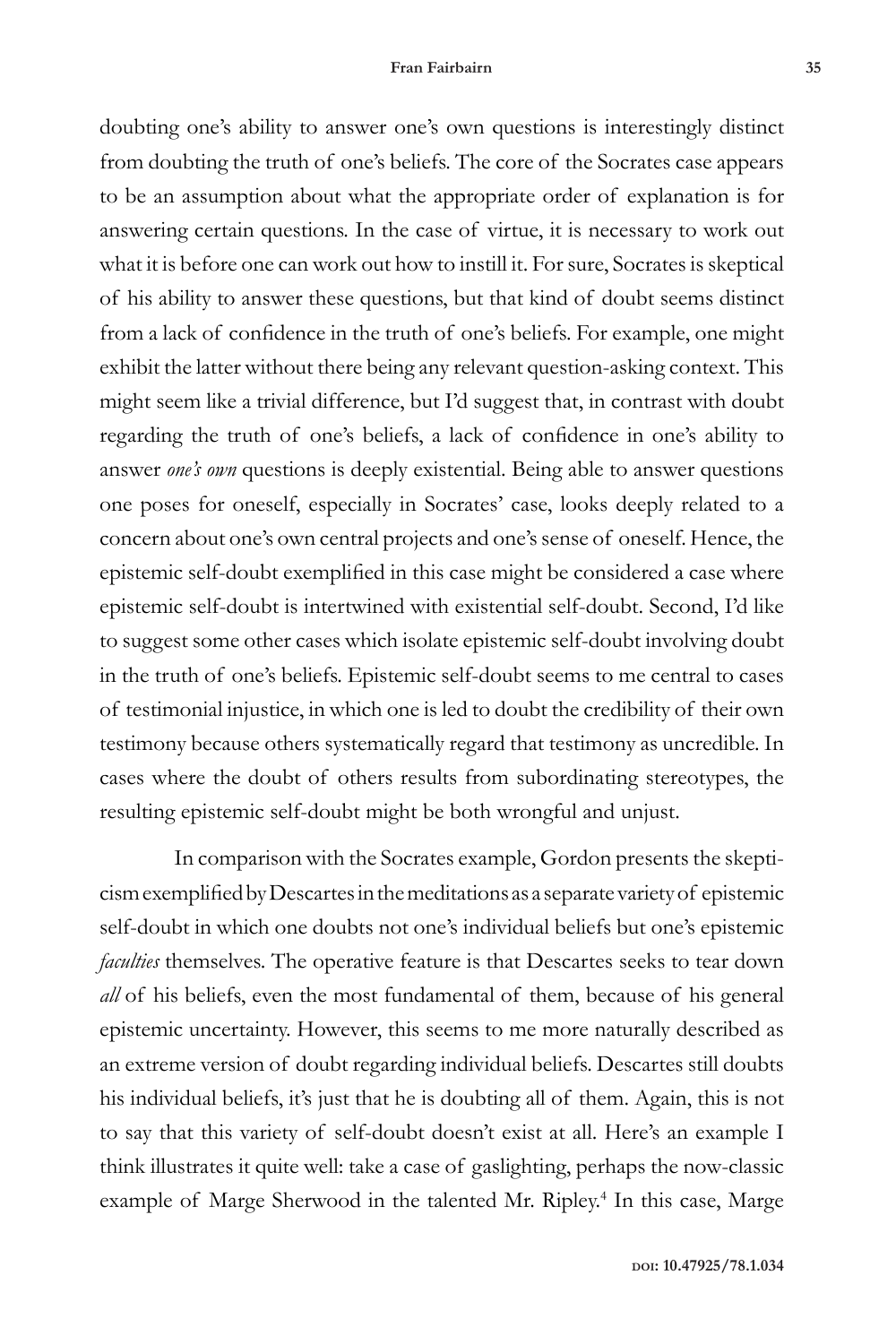comes to one of the central characters — a powerful white male — with the legitimate and, it turns out, accurate concern that her husband has been killed by his best friend. Marge is dismissed as being overly sensitive, emotional, and irrational. In cases like these, at least when they are systematic and persistent, a person can be led to distrust not only their individual beliefs and not even the whole of their individual beliefs, but their very belief-forming processes and their epistemic capacities.

This brings me to suggest a way in which we can use the relationship between epistemic and existential self-doubt to help illuminate Gordon's teacher case. Some virtue epistemologists, such as Miranda Fricker, have suggested that having epistemic agency is a central part of what it means to be a person.<sup>5</sup> Just as rationality is taken by some to be an essential part of personhood, *epistemic agency* is taken by some to be an essential part of personhood. This is to say, in being a person, it is essential that I am also a *knower* — a thing that can know. Given this, it seems that epistemic self-doubt can, at least in some cases, cause or even *constitute* existential self-doubt. In questioning one's epistemic faculties — one's agency as a knower — one encounters doubt over what they are on the more basic level: they encounter doubt concerning whether they are wholly a person. Hence, this kind of self-doubt is both epistemic and existential and, further, it is existential *because* it is epistemic (in the appropriate way).

My central thought here is not a critical one. My thought is that, in closing the gap between epistemic and existential self-doubt in this way, we might be able to further analyze the interesting case given by Gordon in his piece. I will end by suggesting that this observation might shed some light on the ways in which the existential self-doubt experienced by a teacher is distinctive.

The teacher who encounters existential self-doubt of the kind highlighted by Gordon questions whether they are (1) a good teacher and/or (2) whether they are 'supposed to be' a teacher. What's interesting and distinctive about this case, and what sets it apart from the Cezanne case, is that the teacher's vocation concerns the development and dissemination *of knowledge*. The teacher is the paradigm 'knower' (in Fricker's sense of that term). They are, or are supposed to be, *the* person that knows. So, in doubting their success as a teacher or in